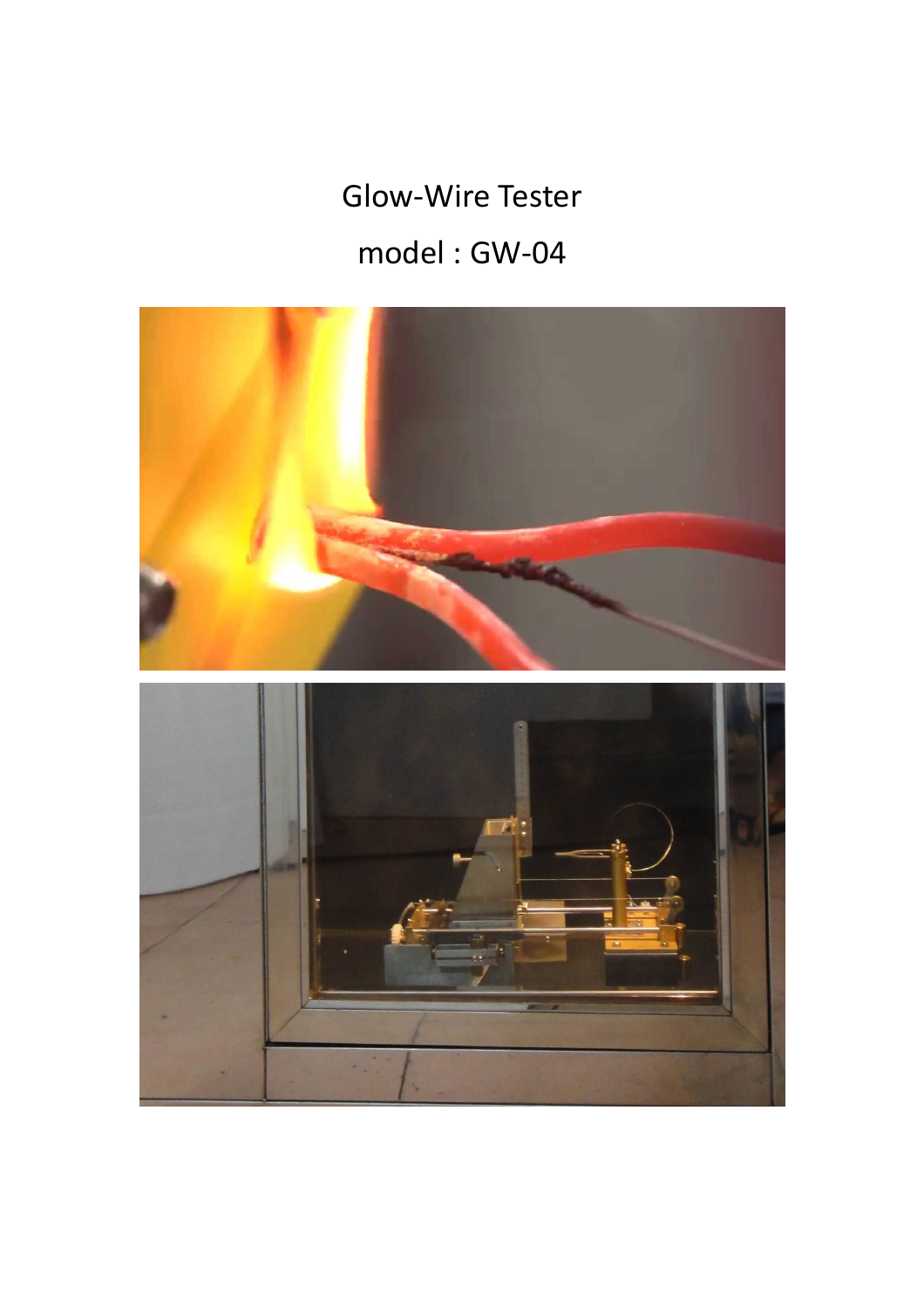## **Introduction**

The glow wire tester is designed according to IEC60695-2-10, UL746 and GB/T5169.10.

The specific material and sharp heating wire is heated to specific temperature (550  $\degree$ C ~960  $\degree$ C) for 1 min by max current, then vertical burns the EUT with certain pressure (1.0N) for 30s, then check if the test specimen and bedding material are burning, and count the burning time to judge the dangerousness of the specimen. Generally it is applied to test flammability, GWIT and GWFI of lighting lamps, electronic products and household appliances The equipment is applicable to flame resistance test of all levels of QC departments and corresponding enterprises.

## **Technical Specifications**

|            | Glow wire temperature:     | 500~1000°C±2°C                  |  |      |
|------------|----------------------------|---------------------------------|--|------|
| Glow time: |                            | $0-999.9s\pm0.1s$ (auto record) |  |      |
|            | Burning time:              | $0-999.9s\pm0.1s$ (auto record) |  |      |
|            | Flame Chilling time:       | $0-999.9s\pm0.1s$ (auto record) |  |      |
|            | Thermocouple:              | $\Phi$ 0.5mm, K type            |  |      |
|            | Glow wire:                 | $\Phi$ 4mm nichrome wire        |  |      |
|            | Pressure on test specimen: | 1N <sub>0.2N</sub>              |  |      |
| Depth:     |                            | 7mm <sub>±</sub> 0.5mm          |  |      |
|            | Test speed:                | $14$ mm/s                       |  |      |
|            | Power Supply:              | AC220V/50Hz AC110V/60Hz         |  | 500W |
|            | Dimension:                 | W1100mm * D700mm * H1300mm      |  |      |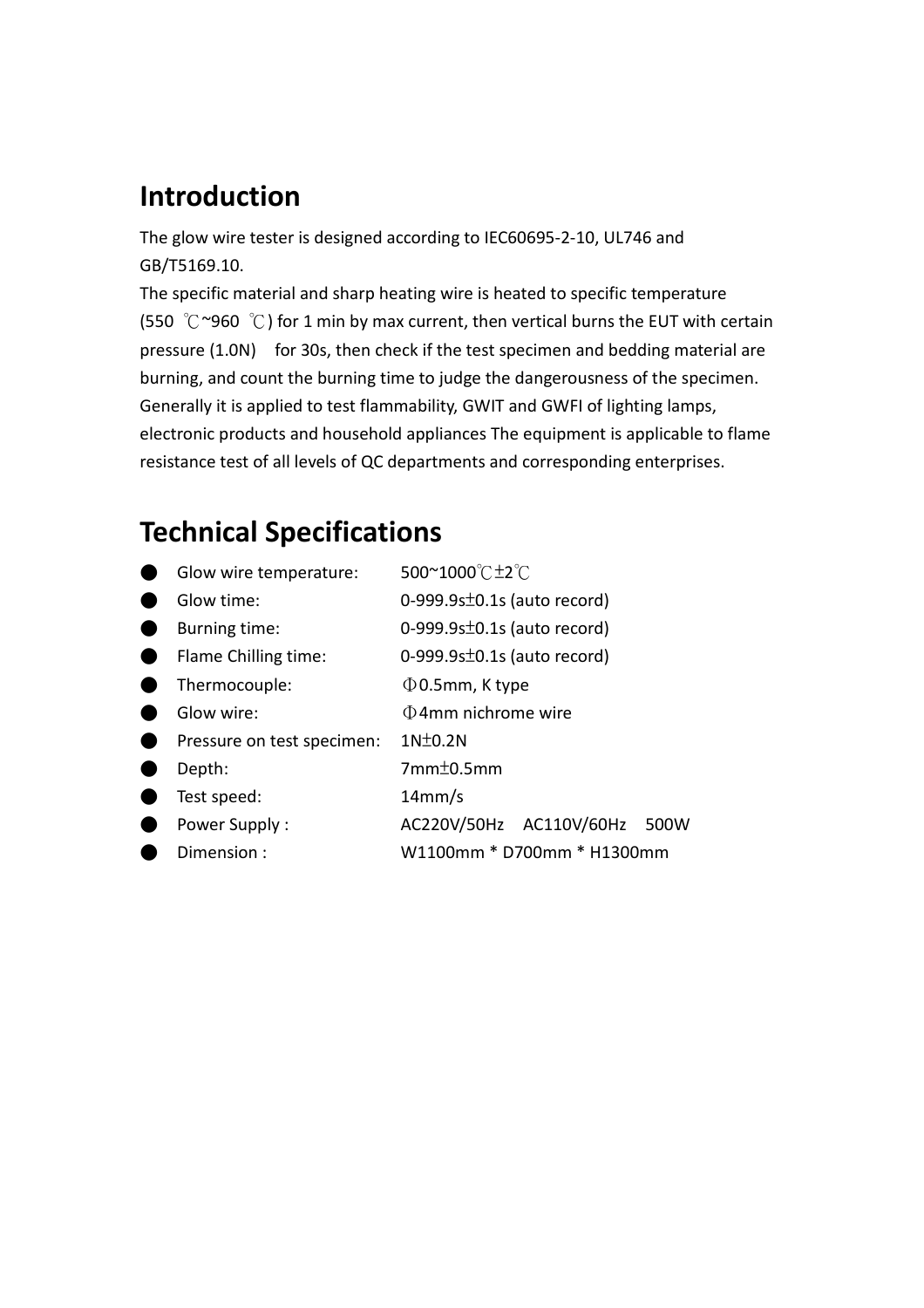## **Feature**

GW-04 automated Glow-wire tester constructed in accordance with the International Electrotechnical Commission (IEC) 60695-2-10 2013 Fire hazard testing – Part 2-10: Glowing/hot-wire based test methods – Glow-wire apparatus and common test procedure

IEC60695-2-1,IEC60695-2-10~IEC60695-2-13(GB/T5169.10-2006~GB/T5169.13-2006) andUL746A,IEC829, DIN695,VDE0471,

The glow-wire is kept in a horizontal plane;

Microprocessor corrects all changes in heating current so that it remains stable during the test;

Burning or glowing particles falling from the test specimen are able to fall without obstruction onto a specified layer to minimize the possibility of the spread of fire (this layer is a single layer of wrapping tissue resting on, and in close contact with the upper surface of a wooden board);

GW-04 have a wooden board (flat and smooth and having a minimum thickness of 10 mm) that can be positioned at a distance of 200 mm  $\pm$  5 mm below the place where the glow-wire is applied to the test specimen;

Supplied with wrapping tissue (as specified in ISO 4046-4:2002 Clause 4.215) with a mass per unit area of between 12 g/m2 and 30 g/m2;

The glow-wire shall be serviceable and constructed of Nickel/Chromium (> 77% Ni/20 ± 1% Cr) wire; having an overall diameter of 4,00 mm +/-0.07 mm (before bending);

Supplied with silver foil for calibration of the temperature measuring system

Stabilized voltage source (+/- 2% RMS). The test circuit shall contain a current measuring device which indicates a true RMS value with a maximum error of 1.0%;

Timing device with a resolution of 0.2 s or less;

Motor driven with a rate of approach and withdrawal 10mm/s  $\leq v \leq 25$ mm/s and a controlled application force of 0.95 N  $+/-$  0.10 N for a duration of 30 s  $\pm$  1 s. This force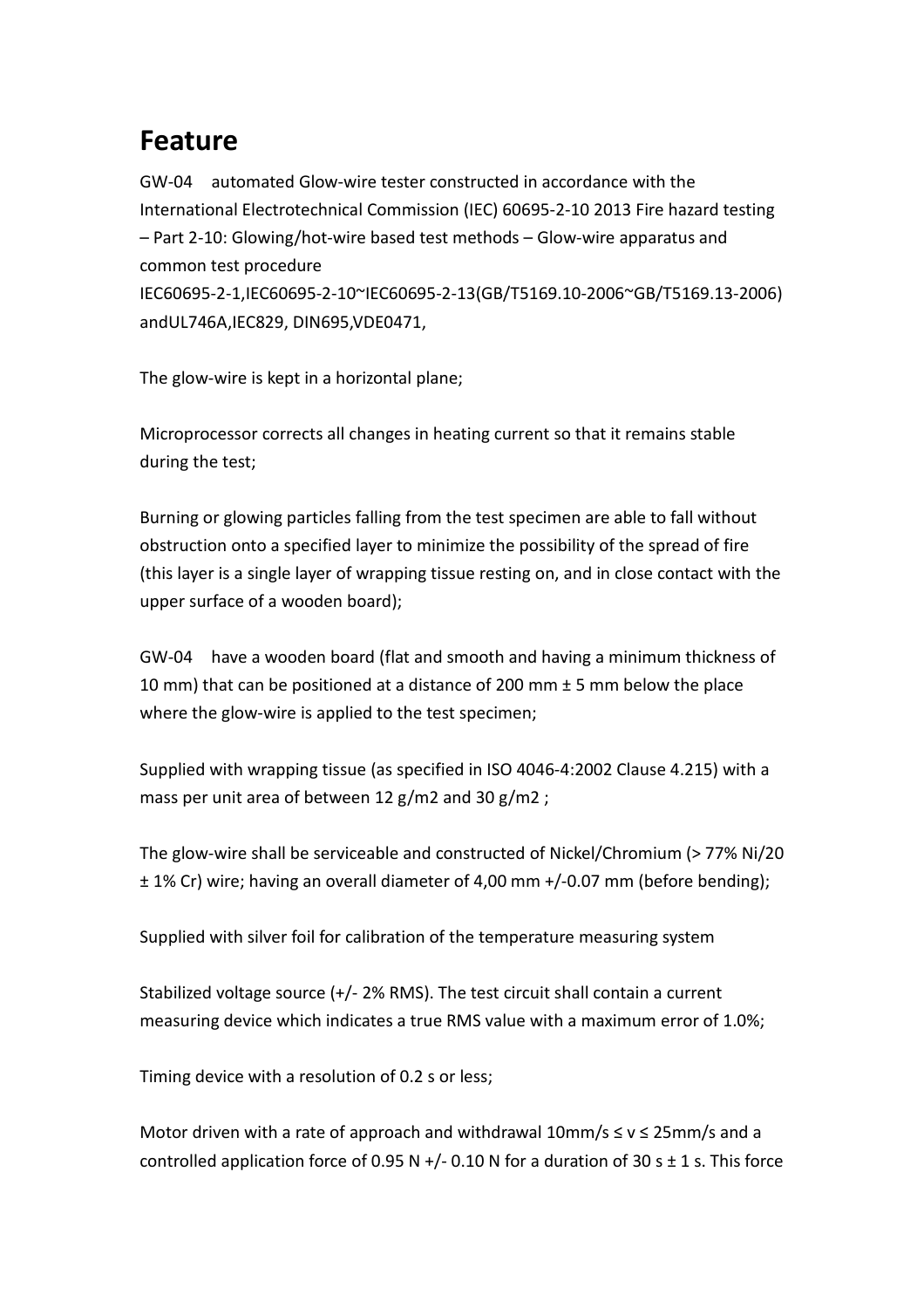shall be applied and maintained at this value when the glow-wire or the test specimen is automatically moved horizontally one towards the other during testing;

The tip of the glow-wire into and through the test specimen shall be limited to 7mm ± 0.5 mm

All electrical connections capable of carrying the current without affecting the performance or long-term stability of the circuit;

The electrical connections of the GW-04shall provide a sufficient contact area (60 mm2 for glow-wire to stud connections at each end); and be properly secured (screwed, soldered, or brazed) between the glow-wire and stud connections.

Thermocouple wires suitable for continuous operation at temperatures up to 960°C;

A glow-wire tip that can be heated and stabilized to the following temperatures:

| Test Temperatures °C | Tolerances °C   |
|----------------------|-----------------|
| 550°C                | $±10^{\circ}$ C |
| 600°C                | $±10^{\circ}$ C |
| 650°C                | ±10°C           |
| 700°C                | ±10°C           |
| 750°C                | $±10^{\circ}$ C |
| 800°C                | $±15^{\circ}$ C |
| 850°C                | $±15^{\circ}$ C |
| 900°C                | $±15^{\circ}$ C |
| 960°C                | $±15^{\circ}$ C |

Scales for the depth of penetration and flame height reading with zero point adjustments;

Constructed of material that will protect against overheating, short circuit and break off in the circuit

Remote control for the operation outside the Stainless Steel Test Chamber

Supplied with an ISO/IEC 17025 certificate of calibration Calibrated by CVC (Vkan Certification &Testing Co., Ltd) http://eng.cvc.org.cn/index.html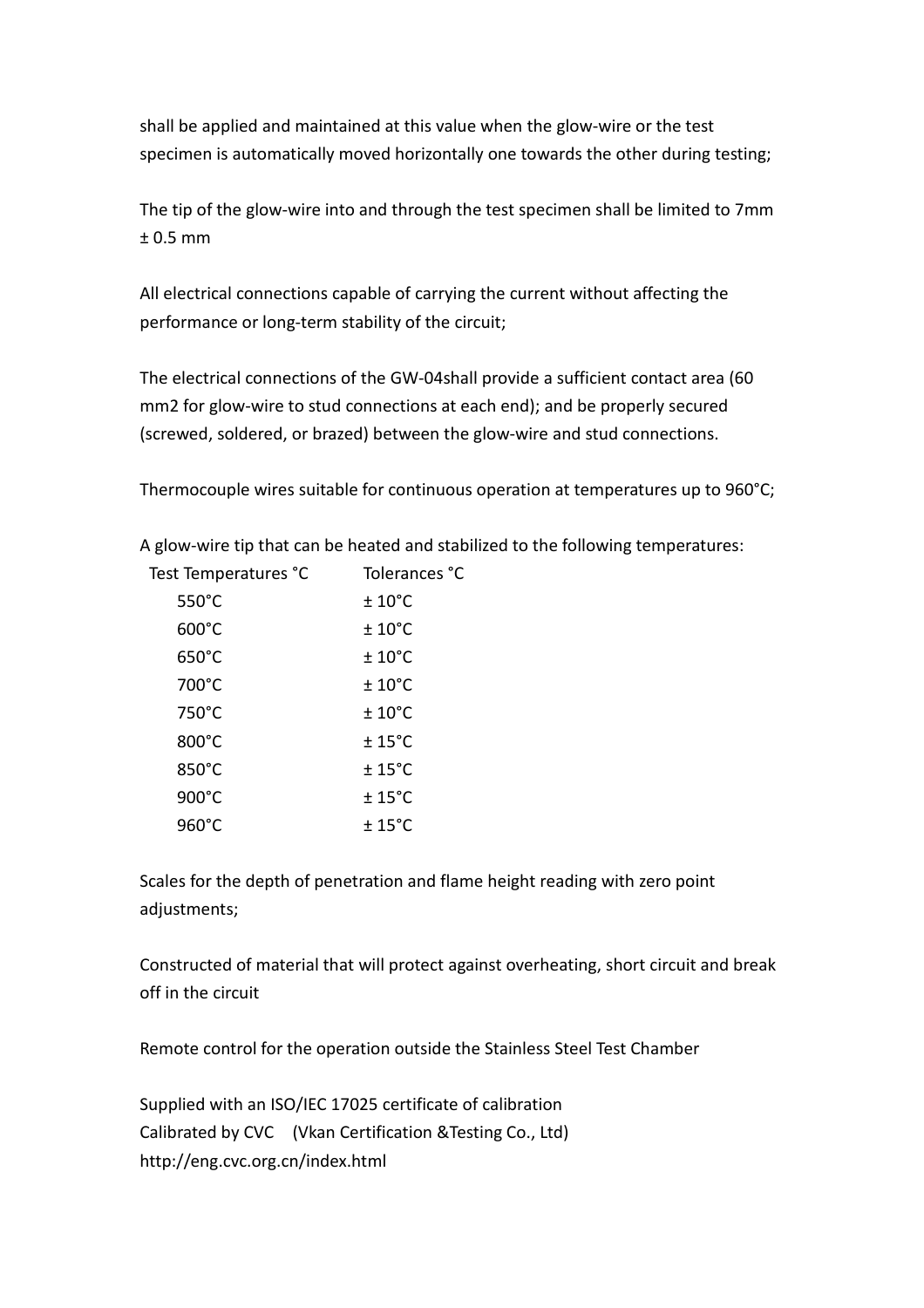

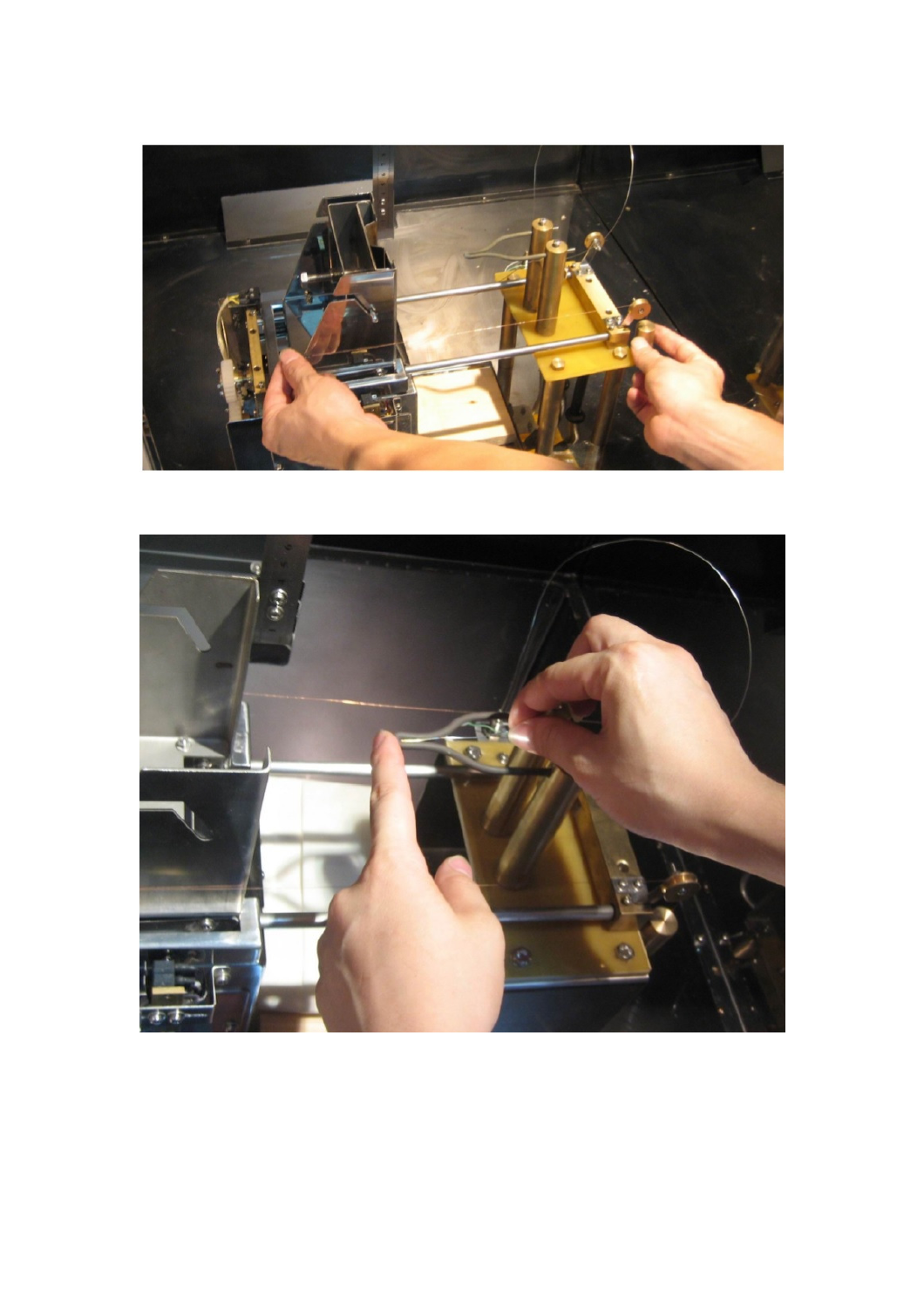